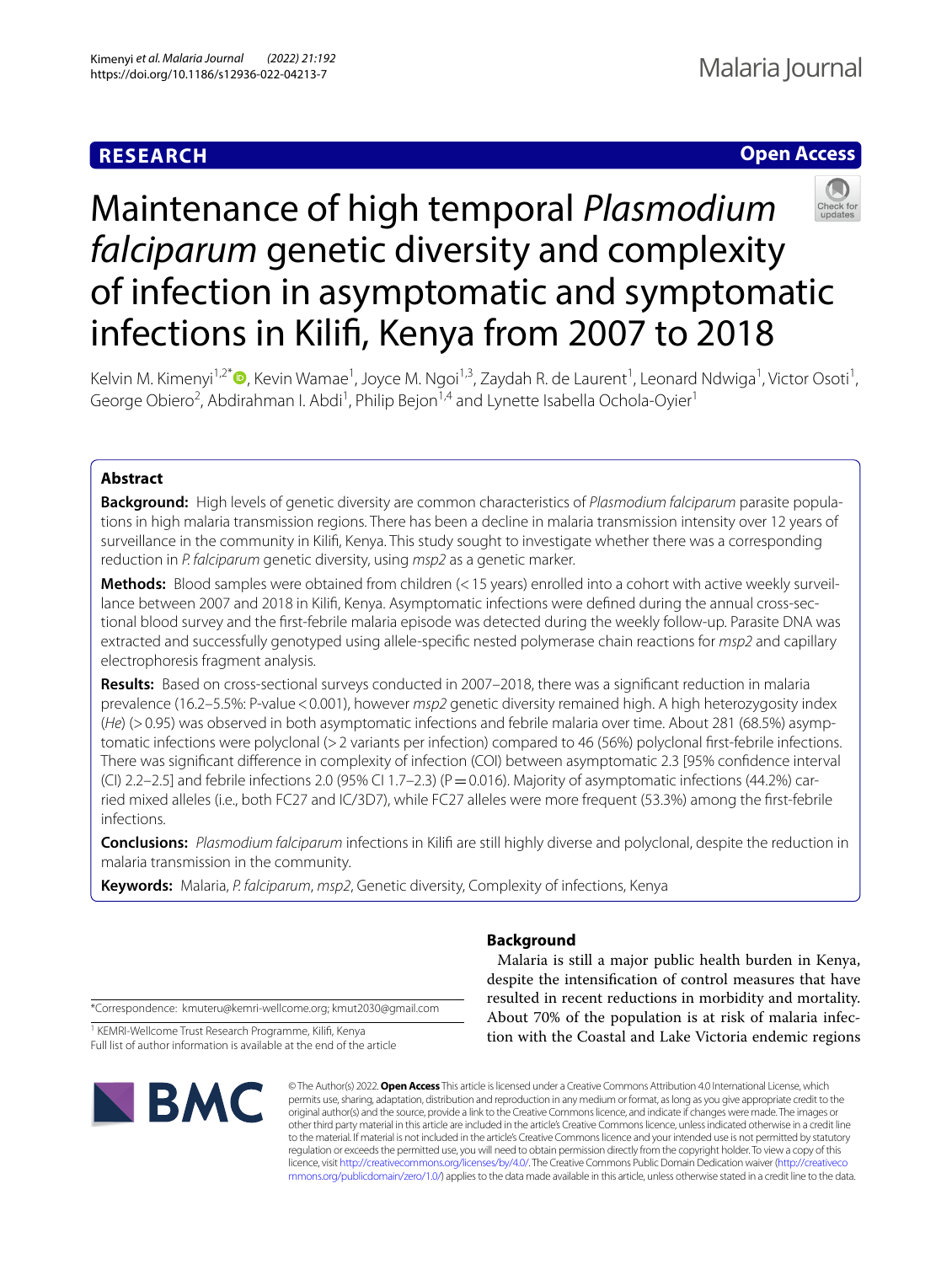bearing the highest community prevalence of around 4.5% and 18.9%, respectively, based on microscopy [\[1](#page-8-0)]. Malaria control and eventual elimination is threatened by the emergence of drug resistant parasites and insecticide resistance by mosquitoes, the perennial presence of asymptomatic *Plasmodium falciparum* infections and highly diverse parasite populations [[2,](#page-8-1) [3\]](#page-8-2). Asymptomatic infections harbour distinct parasite sub-populations, also termed clones/variants that normally undergo recombination in the mosquito mid gut during zygote formation resulting in genetically diverse parasites [\[4\]](#page-8-3). An individual may thus be infected with parasites of multiple genotypes from a single mosquito bite inoculation or multiple mosquito inoculations  $[5]$  $[5]$ . These number of distinct parasite genotypes in an individual is referred to as complexity of infection (COI).

The genetic diversity of *P. falciparum* and COI are correlates of malaria transmission intensity and can be used in assessing the impact of malaria control strategies [\[6](#page-8-5)]. Generally, studies have shown that *P. falciparum* parasites have a higher within-host genetic diversity in high transmission settings than in low transmission settings [[7,](#page-8-6) [8](#page-8-7)]. This has led to the notion that a reduction in transmission intensity translates to a reduction in genetic diversity due to decreased chances of recombination between genetically distinct variants  $[9, 10]$  $[9, 10]$  $[9, 10]$  $[9, 10]$ . The extensive genetic diversity of *P. falciparum* vaccine targets is a major hinderance in malaria vaccine development as the host immune responses may fail to recognize all the variants of an antigen. The merozoite surface protein-2 (MSP2) has been shown to be highly polymorphic and informative in genotyping parasite populations [[11\]](#page-8-10). It is a glycoprotein encoded by the *msp2* gene that is located on chromosome 2. It is divided into fve blocks that include a highly polymorphic central block 3 and is fanked by unique variable domains and conserved N- and C-terminal domains  $[12, 13]$  $[12, 13]$  $[12, 13]$  $[12, 13]$  $[12, 13]$ . The polymorphic block 3 contains repeats that vary in number, length and sequence that are grouped into two allelic families i.e. IC/3D7 and FC27 [[14\]](#page-8-13) that are associated with different malaria outcomes [[15,](#page-8-14) [16](#page-8-15)].

Asymptomatic infections constitute the biggest proportion of *P. falciparum* infections in endemic regions  $[17]$  $[17]$ . They result from partial immunity developed after repeated exposure to the parasite especially in endemic areas  $[18]$  $[18]$ . These individuals act as a reservoir for infectious parasites. They may be associated with either increased or reduced risk of symptomatic malaria [\[19](#page-8-18), [20\]](#page-8-19) depending on several factors, such as age, transmission intensity, COI, parasitaemia and acquisition of new clones [\[21\]](#page-8-20).

This study investigated the temporal genetic diversity and complexity of *P. falciparum* infections in asymptomatic and frst-febrile follow-up samples. In addition, the *msp2* genetic diversity between asymptomatic and first-febrile pairs was examined. The samples were collected during the period of decline in malaria transmission in a moderate to high transmission region of Kilif, Kenya, and *msp2* gene polymorphisms assessed.

#### **Methods**

#### **Study design**

Samples from asymptomatic and febrile *P. falciparum* infections were collected from the Junju cohort in Kilif, Kenya, a region of moderate to high transmission. In this cohort, 425 children are recruited at birth and followed up weekly by active clinical surveillance until the age of 15 years  $[22]$  $[22]$ . There are two rainy seasons per year in Kenya during which malaria transmission increases, the long rains from May to July and the short rains in October to November. Annual cross-sectional surveys were conducted in this cohort before the long rains from 2007 to 2018. During the annual cross-sectional surveys, individuals were categorized as uninfected, febrile malaria, non-malarial fever and asymptomatic *P. falciparum* infections based on rapid diagnostic test (RDT) and confrmed by microscopy. Asymptomatic individuals were defned as parasite positive and having: (1) an axillary temperature<37.5 °C and no history of fever during the cross-sectional survey, (2) no recent febrile malaria episode within the month before the survey, and (3) no fever within the subsequent 7 days from the date of the survey  $[20]$ . The first-febrile episode, which is the first febrile infection detected during the weekly active surveillance after the cross-sectional survey, was defned as having  $\geq$  2500 parasites/µl by microscopy and a tympanic temperature>37.5 °C based on defnitions described for this cohort [[22\]](#page-8-21). For this study, only microscopy positive samples were included, consequently, a total of 838 asymptomatic infections were available for genotyping at the cross-sectional survey, as well as a further 147 frstfebrile infections.

#### **Sample preparation,** *msp2* **amplifcation and capillary electrophoresis**

DNA was extracted from whole blood using the QIAamp® DNA mini kit (QIAGEN) according to the manufacturer's instructions. *msp2* (PF3D7\_0206800) block 3 genotyping was performed using a nested PCR assay [[23](#page-8-22)]. Laboratory cultured HB3 and IC/3D7 DNA were used as a positive control for FC27 and  $IC/3D7$  alleles, respectively. The following 10  $\mu$ l primary and nested PCR assay were conducted as previously described  $[23]$  $[23]$ . The primary PCR amplified the entire *msp2* domain (forward, 5′-ATGAAGGTAATT AAAACATTGTCTATTATA-3′; reverse, 5′- CTTTGT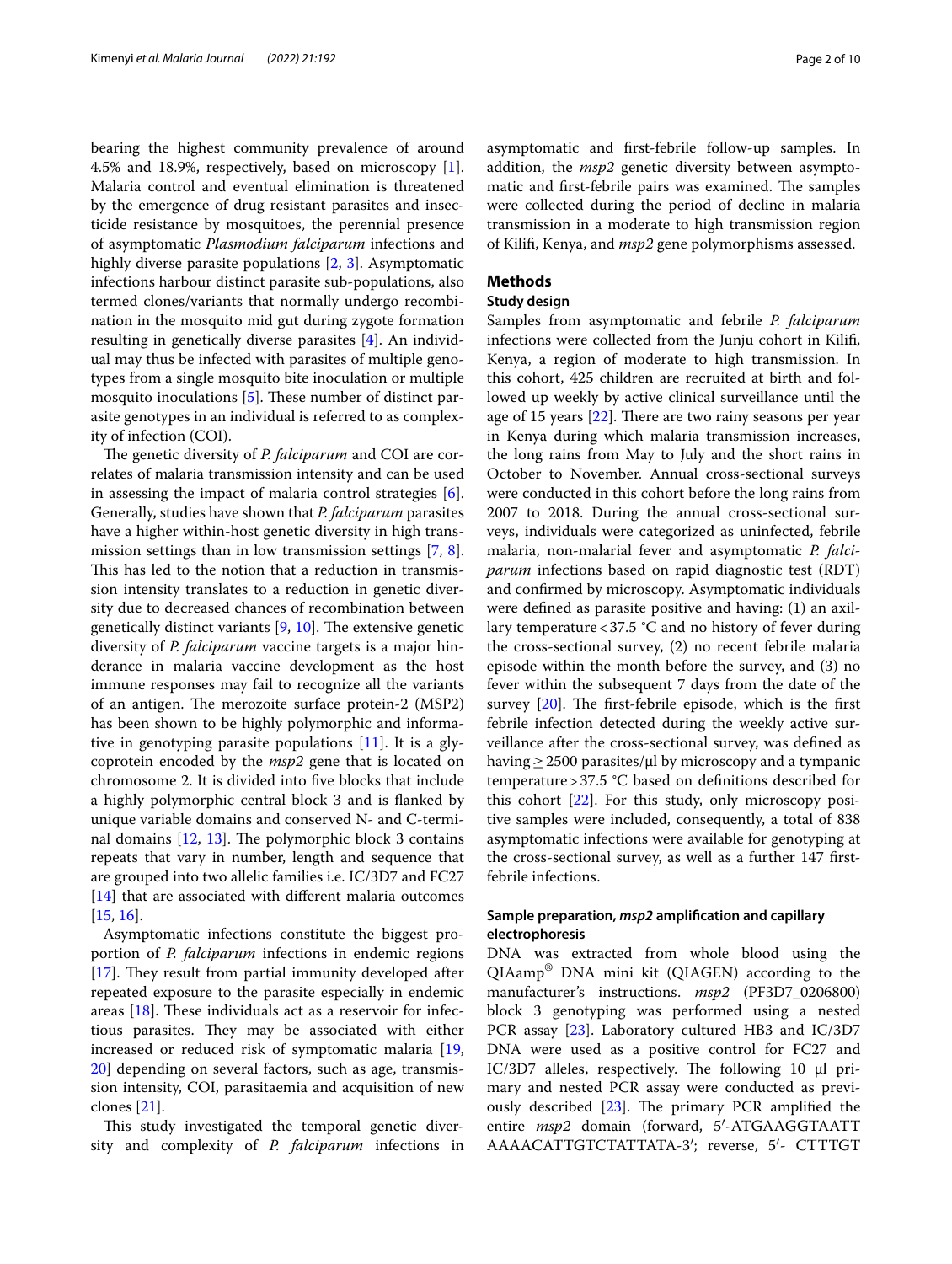TACCATCGGTACATTCTT-3). The nested PCR assay used fuorescently labelled oligonucleotide primers to target the *msp2* allelic families: FC27 (forward, 5′- AAT ACTAAGAGTGTAGGTGCARATGCTCCA-3′; reverse 5′-TTTTATTTGGTGCAT TGCCAGAACTTGAAC-3′ 6-FAM) and IC/3D7 (forward, 5′- AGAAGTATGGCA GAAAGTAAKCCTYCTACT3′; reverse, 5′- GATTGT AATTCGGGGGATTCAGTTTGTTCG-3′ VIC). PCR products were visualized on 1% (w/v) agarose gels stained with RedSafe<sup>™</sup> Nucleic Acid Staining Solution (iNtRON Biotechnology DR). Samples that failed to generate an amplicon were repeated using twice the DNA quantity. If non-amplifcations persisted after the second PCR, the amplifcation was classifed as unsuccessful. PCR fragments from each nested reaction were diluted 10 times with nuclease-free water and mixed with  $9 \mu$  of deionized formamide (Hi-Di) and 0.5 µl size standard GS-LIZ that contains 73 single-stranded DNA fragments ranging in size from 20 to 1200 bp. The solutions were transferred to 96-well Optical reaction plates and sent to the International Livestock Research Institute (ILRI) in Nairobi (Kenya) for capillary electrophoresis on the 3730xl DNA sequencer (Applied Biosystems).

#### *msp2* **data analysis**

The *msp2* fragment size data were analysed using GeneMapper Software version 4.0 (ThermoFisher) to determine the number of genotypes present in each sample. A fluorescent cut-off of 300 relative fluorescent units (rfu) was applied to simplify the identifcation of true alleles by removing the fuorescent background and non-specifc low background noise [\[24](#page-8-23)]. Fragments were considered the same if they were within 3 bp diference in size since *msp2* is a coding gene. All fragments falling within the limits of this bin were considered to belong to the same genotype. Stutter and artefact peaks were defned as peaks having a height of less than 10% the height of the true peak. Otherwise, they were considered as true peaks. COI was defned as the total number of *msp2* fragment sizes in an individual infection. Samples containing both FC27 and IC/3D7 genotypes were classifed as mixed infections.

#### **Statistical analysis**

The student's t-test was used to compare mean COI between asymptomatic and frst-febrile infections. Mann–Whitney U test was used to compare parasitaemia between asymptomatic and frst-febrile infections. Associations between categorical variables were conducted using Fisher's exact test. The analysis of microscopy positive data trends over time was performed using Mann–Kendall trend test function in the trend package [[25](#page-8-24)]. Multivariate logistic regression models were ftted to associate asymptomatic and frst-febrile infections with COI after adjusting for age, parasitaemia and microscopy positivity as a categorical variable (high from 2007 to 2012 and low from 2013 to 2018). All statistical tests were conducted in R v4.0.2  $[26]$  $[26]$  $[26]$  and all plots were generated using the R packages ggplot2 v3.3.2 [[27](#page-8-26)] and ggpubr v.0.4.0  $[28]$  $[28]$ . A *P*-value of <0.05 was considered statistically signifcant. Expected heterozygosity (*He*) was defned as the probability that two randomly selected variants from a population will carry diferent alleles. *He* was used to estimate *msp2* allelic diversity at each timepoint based on the formula below.

$$
H_e = \left[ \frac{n}{(n-1)} \right] \left[ \left( 1 - \sum P_i^2 \right) \right],
$$

where n is the sample size and P*i* is the frequency of *i*th allele in the population [[29\]](#page-8-28).

#### **Results**

#### **Temporal** *msp2* **genetic diversity**

A total of 410 asymptomatic and 92 frst-febrile samples were amplifed and successfully genotyped from 217 children between 2007 and 2018. There were no corresponding frst-febrile samples in the biobank in 2007 and in 2014 PCR amplifcation of asymptomatic samples were unsuccessful probably due to overdi-luted samples (Table [1\)](#page-3-0). The children had a mean age of 8.1 years (range: 0.7–15.0) and there was an almost equal proportion of males 50.2% (109) and females 49.8  $(108)$ . The median parasitaemia was significantly lower in asymptomatic infections 800 parasites/µl (range: 1–1,320,000) compared to frst-febrile infections 28,800 parasites/µl (range, 2560–910,000) (*P* < 0.0001). There was a signifcant decline in malaria positivity rate based on microscopy (*P* < 0.001) in this cohort of children who aged over time (Table [1](#page-3-0)). Overall, COI was stably maintained between 2 and 3 over the 12-year period and the *He* values were consistently high (> 0.95) in both infections over time. More IC/3D7 alleles (129 [31.4%]) were observed in the asymptomatic infections than the FC27 alleles (101 [24%]) that were predominant in the frst-febrile infections (Table [2](#page-4-0)). The sizes of these genotypes ranged from 180 to 673 bp and 315–805 bp for the FC27 and IC/3D7 allelic families, respectively. There were at least 5 FC27 alleles (291 bp, 327 bp, 362 bp, 365 and 411 bp) at a relatively high frequency (dominant alleles) that persisted over the 12-year study period out of a total of 45 FC27 alleles in asymptomatic infections (Additional file [1:](#page-7-0) Table  $S1$ ). Though there was a lot more genetic variation in the IC/3D7 allelic family and only three (497 bp, 548 bp, 555 bp) IC/3D7 fragments out of 78 were persistent over time (Additional fle [2](#page-7-1):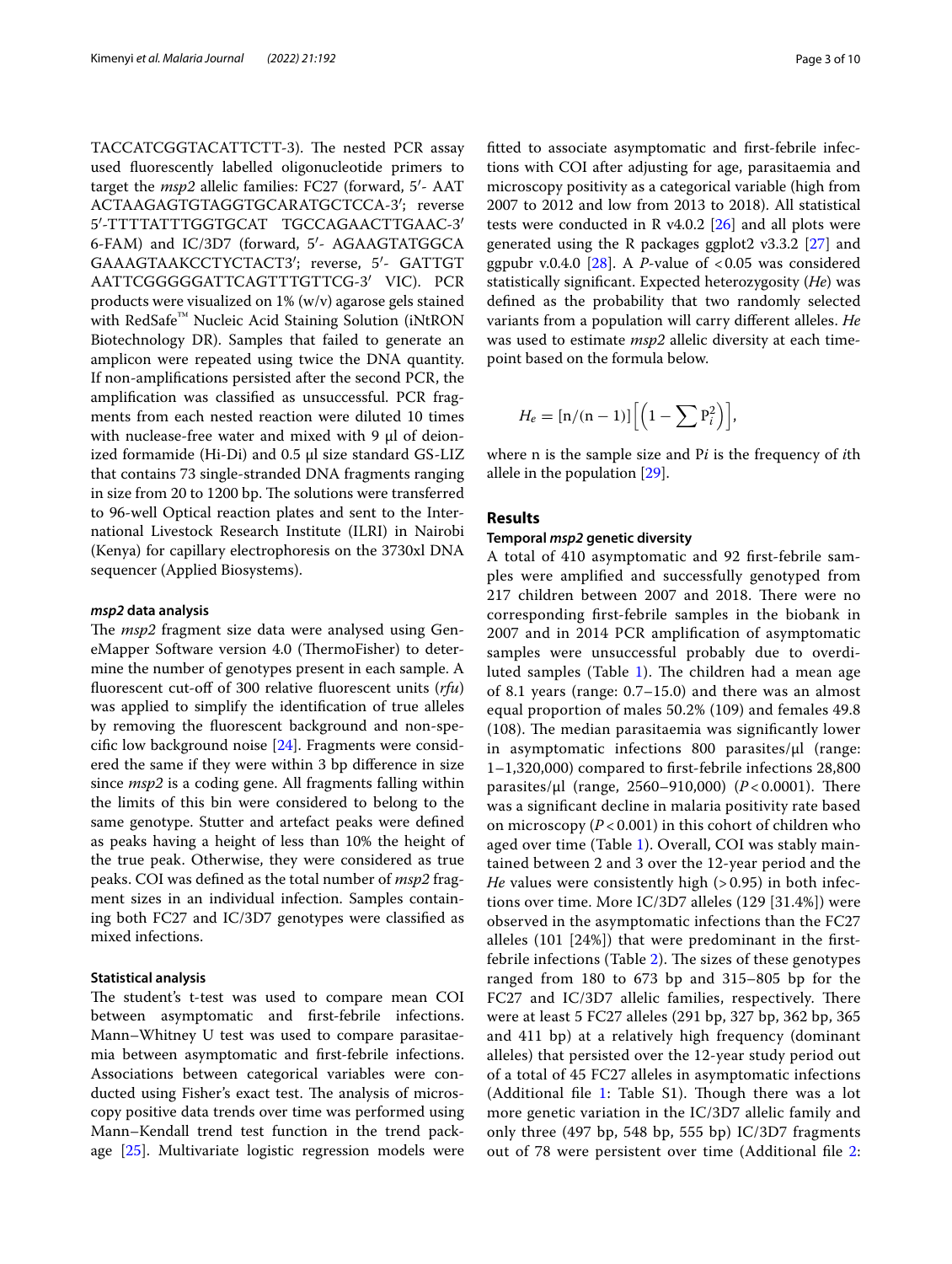<span id="page-3-0"></span>

| Year | <b>Microscopy positivity</b> | Median age in |     | Asymptomatic episode               | First febrile episode |                                              |  |
|------|------------------------------|---------------|-----|------------------------------------|-----------------------|----------------------------------------------|--|
|      | rate $*(\%)$                 | years         | n   | Samples available [%<br>genotyped] | $\mathsf{n}$          | <b>Samples</b><br>available [%<br>genotyped] |  |
| 2007 | 16.2                         | 4.9           | 85  | 55 [80.0]                          | 18                    | $\mathbf{0}$                                 |  |
| 2008 | 22.1                         | 5.4           | 122 | 110 [59.1]                         | 33                    | 15[6.7]                                      |  |
| 2009 | 19.9                         | 6.1           | 119 | 96 [46.9]                          | 34                    | 20 [95.0]                                    |  |
| 2010 | 26.8                         | 6.9           | 237 | 223 [22.4]                         | 115                   | 39 [64.1]                                    |  |
| 2011 | 22.6                         | 7.7           | 146 | 62 [77.4]                          | 47                    | 28 [64.3]                                    |  |
| 2012 | 17.4                         | 7.8           | 179 | 68 [61.8]                          | 16                    | 4[25.0]                                      |  |
| 2013 | 9.0                          | 8.1           | 105 | 52 [69.2]                          | 32                    | $7$ [100.0]                                  |  |
| 2014 | 14.2                         | 8.7           | 165 | 41 [0]                             | 73                    | 15 [46.7]                                    |  |
| 2015 | 17.4                         | 8.2           | 98  | 60 [73.3]                          | 27                    | 5 [100.0]                                    |  |
| 2016 | 11.7                         | 7.5           | 73  | 36 [58.3]                          | 13                    | 4 [100.0]                                    |  |
| 2017 | 4.3                          | 6.7           | 14  | 13 [76.9]                          | 4                     | 4 [75.0]                                     |  |
| 2018 | 5.5                          | 6.8           | 16  | 22 [27.3]                          | 7                     | 6 [33.3]                                     |  |

NB: n refers to number of individuals in the cohort each year defined as asymptomatic and first-febrile during follow up visits. In 2007, there were no corresponding febrile samples in the biobank and in 2014 asymptomatic samples failed PCR amplifcation. Positivity rate was determined by microscopy, \*there was a signifcant decline (Mann–Kendall trend analysis p<0.001). % genotyped is the percentage of PCR amplifed amplicons that yielded successful fragments

Table S2). Compared with asymptomatic infections, the frst febrile infections contained fewer alleles (i.e. 29 FC27 alleles and 38 IC alleles, with allele sizes ranging from 217 to 545 bp for the FC27 and 327–724 bp for the IC/3D7 allelic families (Additional fle [1](#page-7-0): Table S1). An overlap of 19 FC27 and 32 IC/3D7 alleles between asymptomatic and frst-febrile infections were detected.

#### **Complexity of infections**

Asymptomatic individuals were characterized by more (281, 68.5%) polyclonal  $(> 2)$  infections, with a mean COI of 2.3  $(1-10)$  (Fig. [1A](#page-5-0)). The first-febrile infections in contrast were more monoclonal (with either a single clone of FC27 or IC/3D7 allelic types) as 46 (50%) infections were observed in the wide base of the plot and they contained a maximum of 6 clones in any infection (Fig.  $1A$  $1A$ ). The spread in the proportion of polyclonal asymptomatic infections over time is depicted in Fig. [1](#page-5-0)B, with the population consistently harbouring at least 5 clones every year. The mean COI for asymptomatic infections was  $2.3$  (95% CI 2.2–2.5). The lowest COI was 1.7 in 2008, while the highest COI, 3.0, was observed in 2016 (Table [2\)](#page-4-0). While the mean COI for frst-febrile infections was 2.0 (95% CI 1.7–2.3). Overall, there was a statistically signifcant diference in COI between asymptomatic and frst-febrile infections  $(P=0.015)$  $(P=0.015)$  $(P=0.015)$  (Fig. 1A). Further analysis revealed that the risk of being febrile reduced by 22.9% (adjusted odds ratio (AOR): 0.771; 95% CI 0.611–0.95) for every unit increase in COI.

#### *msp2* **genetic diversity in paired asymptomatic and frst‑febrile samples**

Twenty-six children had paired genotype data from their asymptomatic and corresponding follow-up frst-febrile infections. Only 2 individuals maintained one allele (the prevalent FC27 alleles in the population, 327 bp and 411 bp, Additional fle [1:](#page-7-0) Table S1) between their asymptomatic and frst-febrile infection (Table [3](#page-6-0)). Eight FC27 and 3 IC/3D7 genotypes were common among the paired asymptomatic and frst-febrile samples out of a total of 18 FC27 and 35 IC/3D7 alleles, respectively (Table [3](#page-6-0)). In contrast, about 7 (26.9%) of the asymptomatic infections did not have an FC27 genotype. Subsequently, no association was observed between asymptomatic and frstfebrile infections with the allelic family types (i.e. FC27,  $IC/3D7$  or mixed  $FC27+IC/3D7$  alleles). The number of asymptomatic FC27 alleles were 6, IC/3D7 alleles 7 and mixed alleles 13 which were compared to frst-febrile FC27 alleles 14, IC/3D7 alleles 2 and mixed alleles 10  $(P=0.057)$ . However, there was a significant difference  $(P=0.041)$  when the mixed allelic infections were excluded, since the majority of FC27 and IC/3D7 genotypes were observed in frst-febrile infections and asymptomatic infections, respectively.

#### **Discussion**

Despite the decline in malaria positivity prevalence over 12 years in the community cohort, malaria is still characterized by highly genetically diverse *P. falciparum* infections, the stability of *msp2* alleles and a high complexity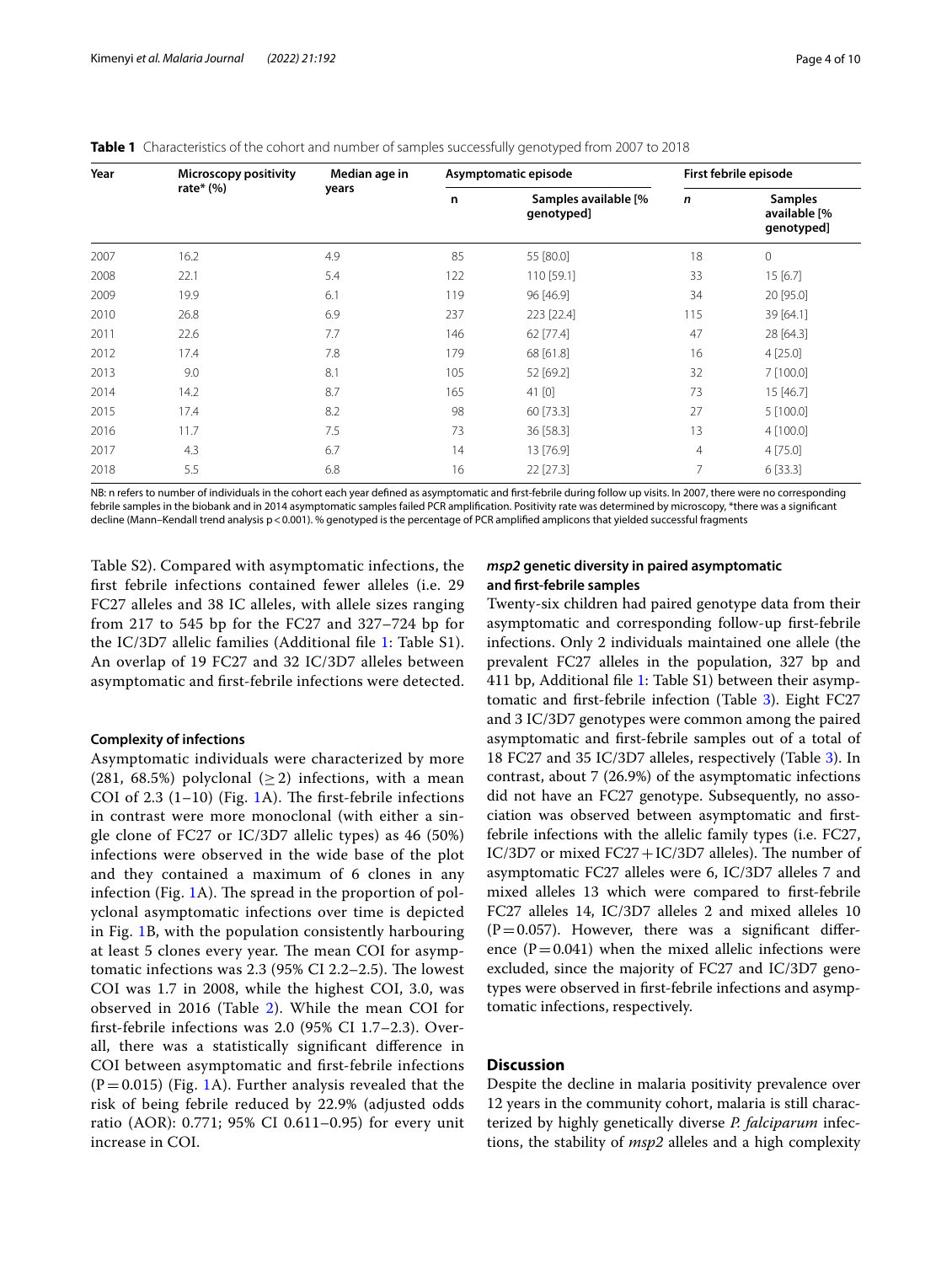| Year      |                 | Asymptomatic infections  |                 |                          |               |               |                         | Febrile infections       |                 |                   |               |               |
|-----------|-----------------|--------------------------|-----------------|--------------------------|---------------|---------------|-------------------------|--------------------------|-----------------|-------------------|---------------|---------------|
|           | ⊆               | Allelic type             |                 |                          | COI (range)   | ٩F            | $\mathbf{C}$            | Allelic type             |                 |                   | COI (range)   | ٩F            |
|           |                 | FC <sub>2</sub><br>n (%) | IC/3D7<br>n (%) | FC27+IC/3D7n(%)          |               |               |                         | n (%)<br>FC <sub>2</sub> | IC/3D7<br>n (%) | FC27+IC/3D7 n (%) |               |               |
| 2007      | 4               | 4 (4.0)                  | 22 (17.2)       | 9.9)<br>$\approx$        | $2.4(1-7)$    | 0.986         | ≸                       | $\leq$                   | $\frac{1}{2}$   | $\frac{1}{2}$     | $\frac{1}{2}$ | $\frac{1}{2}$ |
| 2008      | 55              | 20 (19.8)                | 33 (25.8)       | 6.6)<br>$\frac{12}{5}$   | $1.7(1-5)$    | 0.969         |                         | 1(2.0)                   | ⋚               | $\lessgtr$        |               | $\frac{1}{2}$ |
| 2009      | 45              | 12(11.9)                 | 11(8.6)         | (2.2)<br>$\overline{22}$ | $2.7(1-6)$    | 0.959         | ⊻                       | 13 (26.5)                | 3(23.1)         | 3(10.0)           | $2.1(1-6)$    | 0.968         |
| 2010      | S               | 18(17.8)                 | 13 (10.2)       | 0.5)<br>$\frac{1}{9}$    | $2.0(1-7)$    | 0.967         | 25                      | 14(28.6)                 | 3(23.1)         | 8(26.7)           | $2.0(1-6)$    | 0.965         |
| 201       | $\frac{8}{4}$   | 13(12.9)                 | 16(12.5)        | 0.5)<br>$\frac{1}{9}$    | $2.5(1-5)$    | 0.975         | $\frac{\infty}{\infty}$ | 12(24.5)                 | 2(15.4)         | 4(13.3)           | $1.6(1-5)$    | 0.953         |
| 2012      | $\overline{42}$ | 17(16.8)                 | 5(3.9)          | (0.1)<br>20(             | $2.7(1-8)$    | 0.964         |                         | 1(2.0)                   | $\leq$          | $\leq$            |               | ≸             |
| 2013      | 36              | 9(8.9)                   | 3(2.3)          | 3.3)<br>24(              | $2.6(1-5)$    | 0.962         |                         | $4(4.2)$                 | $\frac{1}{2}$   | 3 (10.0)          | $2.4(1-4)$    | 0.963         |
| 2014      | ≨               | $\frac{1}{2}$            | ≸               | $\frac{1}{2}$            | $\frac{1}{2}$ | $\frac{1}{2}$ |                         | 2(4.1)                   | 1(7.7)          | 4(13.3)           | $2.4(1-4)$    | 0.97          |
| 2015      | $\frac{1}{4}$   | 3(3.0)                   | 13(10.2)        | (614)<br>$\overline{27}$ | $2.2(1-5)$    | 0.959         |                         | 1(2.0)                   | (7.7)           | 3(10.0)           | $2.2(1-4)$    | $\frac{1}{2}$ |
| 2016      |                 | 2(2.0)                   | 6(4.7)          | 7.2)<br>$\frac{13}{2}$   | $3.0(1-10)$   | 0.975         |                         | 1(2.0)                   | 2(15.4)         | (3.3)             | $1.5(1-2)$    | $\frac{1}{2}$ |
| 2017      | ₽               | $\overline{1}$           | 5 (3.9)         | $\widehat{\sim}$<br>4Q   | $2.7(1-5)$    | 0.966         |                         | ≸                        | 1(7.7)          | 2(6.7)            | $1.7(1-2)$    | $\frac{4}{2}$ |
| 2018      | $\circ$         | 2(2.0)                   | 1(0.8)          | Ñ<br>$\frac{3}{1}$       | $2.3(1-5)$    | 0.934         |                         | ≸                        | ≸               | 2(6.7)            | $2.5(2-3)$    | $\frac{1}{2}$ |
| Total (%) | 410             | 101 (24.6)               | 128(31.2)       | (44.2)<br>≊              | $2.3(1 - 10)$ | 0.975         | 92                      | 49 (53.3)                | 13(14.1)        | 30 (32.6)         | $2.0(1-6)$    | 0.964         |

<span id="page-4-0"></span>

| )<br>)<br>)                                                                                 |  |
|---------------------------------------------------------------------------------------------|--|
|                                                                                             |  |
| ומ+מהרומה היות                                                                              |  |
| $\frac{1}{2}$                                                                               |  |
| J                                                                                           |  |
| $\frac{1}{2}$                                                                               |  |
|                                                                                             |  |
|                                                                                             |  |
| . Thi Thom on the San Concept Concept of The San Thi To                                     |  |
| ١                                                                                           |  |
|                                                                                             |  |
|                                                                                             |  |
|                                                                                             |  |
|                                                                                             |  |
|                                                                                             |  |
|                                                                                             |  |
|                                                                                             |  |
|                                                                                             |  |
|                                                                                             |  |
| ¢                                                                                           |  |
|                                                                                             |  |
|                                                                                             |  |
| ١                                                                                           |  |
|                                                                                             |  |
| )<br>)<br>)<br>)<br>)                                                                       |  |
|                                                                                             |  |
|                                                                                             |  |
|                                                                                             |  |
| ֪֧֧ׅ֪֪֦֧֧ׅ֧֧ׅ֧֧ׅ֧֧֧֧֛֪֧֛֪֛֛֛֛֪֛֪֛֪֛֚֚֚֚֚֚֚֚֚֚֚֚֚֬֝֘֝֘֝֝֝֬֜֝֬֝֟֝֬֝֟֝֬֜֝֓֜֓֝֬֜֓֝֬֜֓֝֬֝֬֝֬֜֝֬֜ |  |
| í                                                                                           |  |
|                                                                                             |  |
| g                                                                                           |  |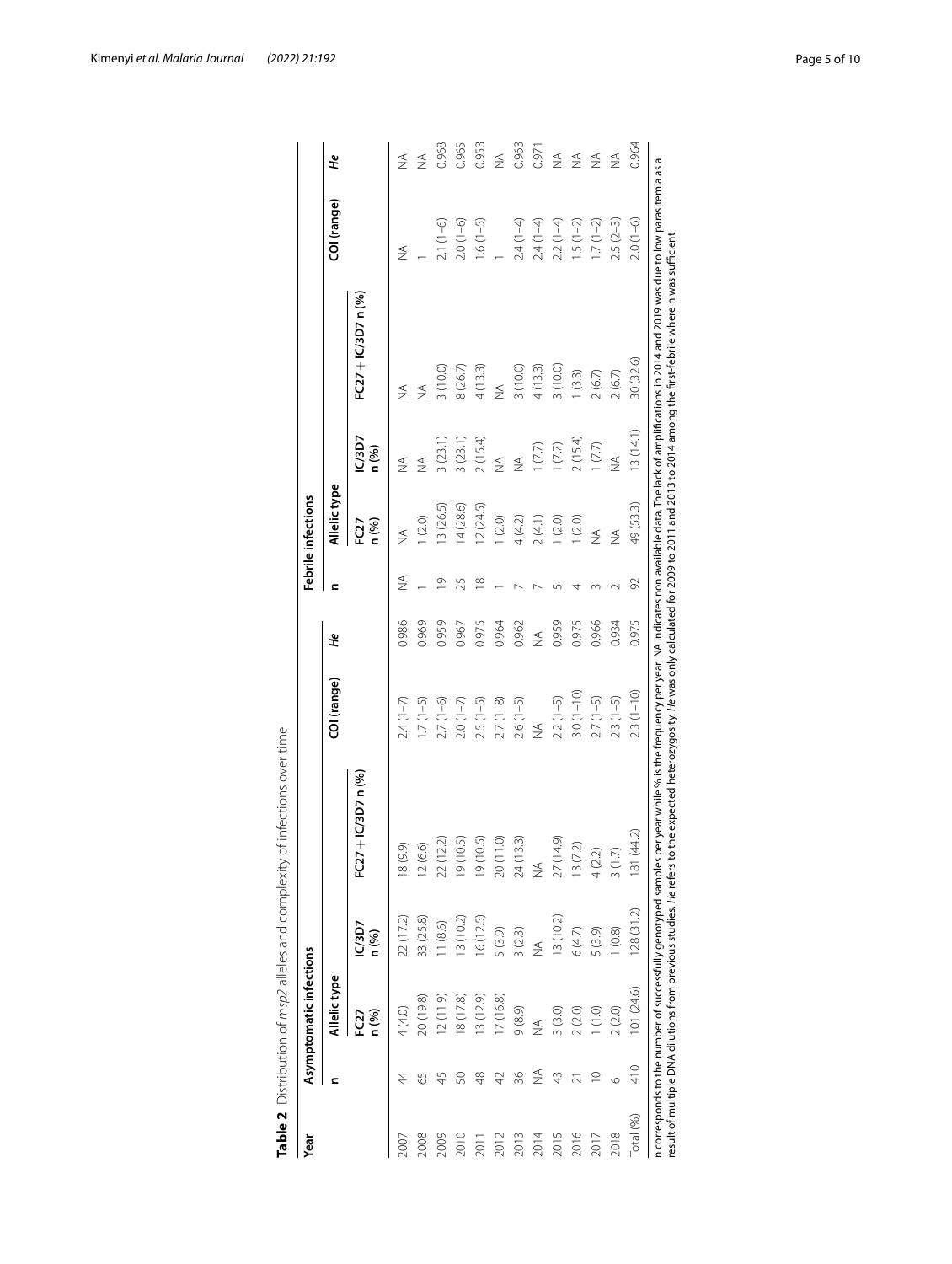

<span id="page-5-0"></span>of infection. This corresponds with the sustained moderate-high transmission in the study area. There was no temporal change in *msp2* genetic diversity or COI, suggesting that in this moderate to high transmission area though malaria positivity rate signifcantly declined between 2007 and 2018, it was not substantial enough to result in a change in the parasite genetic profle. In the wider study area, Kilif County, a signifcant decline in county referral hospital malaria admissions was described between 2002 and 2009  $[30, 31]$  $[30, 31]$  $[30, 31]$ . The decline was not sustained and thereafter from 2009 there was an increase in hospital admission malaria positivity in older children  $[30]$  $[30]$ . The decline in the localized community population observed in this study, during a period of an overall rise in malaria hospital admissions [\[30](#page-8-29)], highlights the differences in the surveillance populations. The hospital surveillance data provides a better representation of the population since it covers a wider catchment area of the county, compared to the local community cohort analysis that is a subset of the wider county population and includes asymptomatic infections in the counts. It is possible that a genetically diverse parasite population was maintained by the sustained transmission in the county despite the local decline in the Junju area. This hypothesis is consistent with fndings at a household level, where serological surveys showed evidence of diverse populations in homesteads at low malaria risk where the surrounding area was at high transmission, and vice versa evidence of less diverse populations in homesteads at high malaria risk where surrounding areas were at low transmission [[32\]](#page-8-31).

Thus, the extensive parasite genetic diversity is maintained. In great contrast, a dramatic reduction in malaria transmission as observed in Grande Comore Island, Union of Comoros, from 108,260 cases in 2006 to 1072 in 2015, was followed by a commensurable decline in MOI based on *msp2* genotyping from 2.75 to 1.35 in healthcare facility samples obtained from 2006/2007 and 2013–2016 [[9\]](#page-8-8). Furthermore, there was a signifcant reduction in *msp2* alleles between the two time-points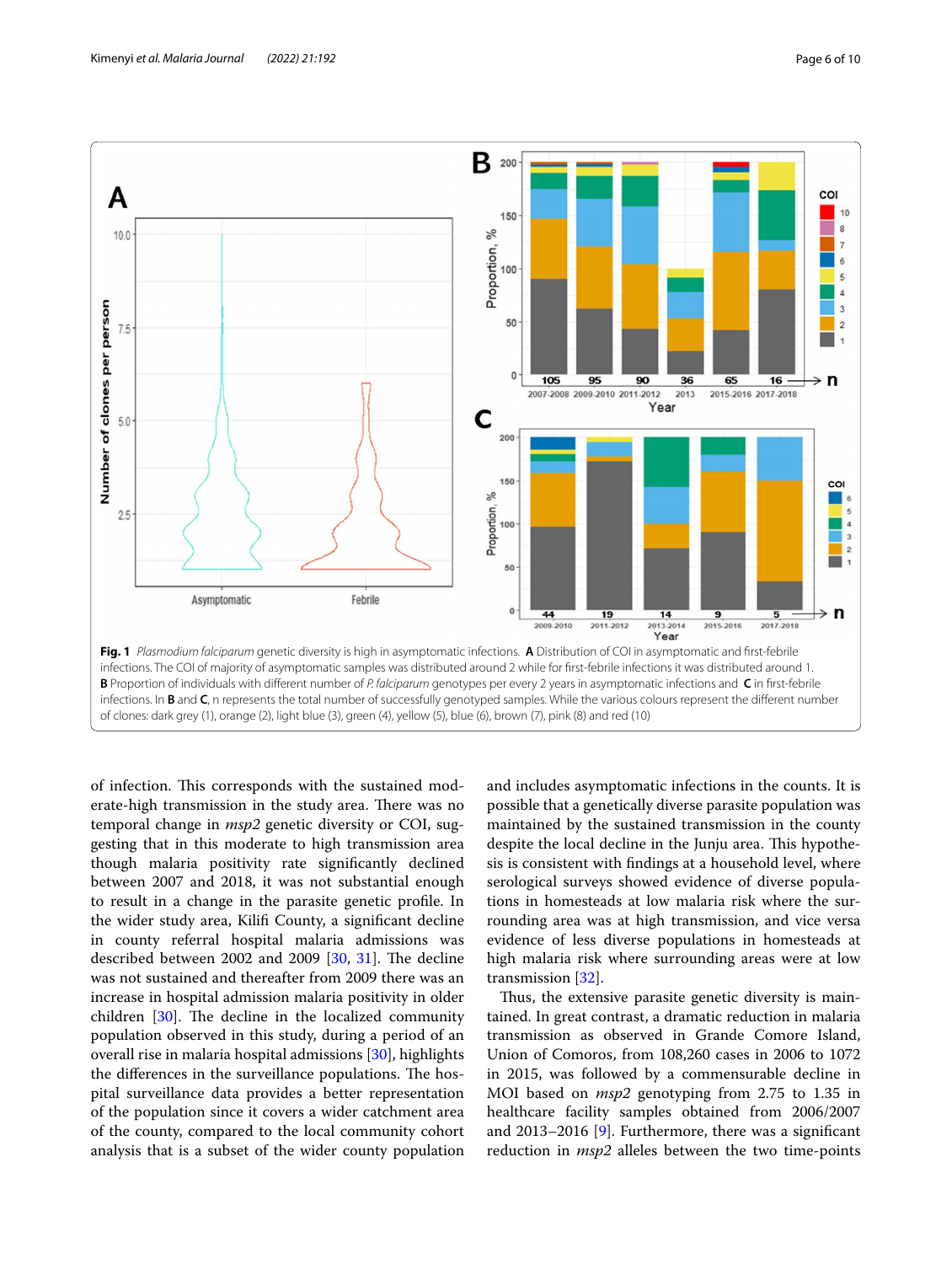| Sample ID  | Year | Days to febrile | Identity   | Asymptomatic |                |     |     |     |                  |     |                          | <b>First-febrile</b> |        |           |     |
|------------|------|-----------------|------------|--------------|----------------|-----|-----|-----|------------------|-----|--------------------------|----------------------|--------|-----------|-----|
|            |      |                 |            |              | FC27 genotypes |     |     |     | IC/3D7 genotypes |     | <b>FC27</b><br>genotypes |                      | IC/3D7 | genotypes |     |
| $J197-5$   | 2008 | 250             | Novel      | 397          | 411            |     |     | 542 | 558              |     | 291                      |                      |        |           |     |
| $J331 - 4$ | 2008 | 300             | Novel      |              |                |     |     | 443 | 562              |     | 362                      |                      |        |           |     |
| $J177\_4$  | 2009 | 38              | Novel      | 400          | 545            |     |     | 509 | 627              |     | 327                      |                      |        |           |     |
| J337_5     | 2009 | 43              | Novel      | 545          |                |     |     |     |                  |     | 411                      |                      |        |           |     |
| J341 7     | 2009 | 71              | Novel      |              | 362            |     |     | 469 |                  |     | 336                      | 365                  | 516    |           |     |
| J369_8     | 2009 | 233             | Novel      | 327          |                |     |     | 454 |                  |     | 400                      |                      |        |           |     |
| $J621_8$   | 2009 | 30              | Persistent | 391          | 411            |     |     |     |                  |     | 291                      | 411                  |        |           |     |
| J183_9     | 2010 | 15              | Novel      | 327          |                |     |     | 558 |                  |     | 365                      |                      |        |           |     |
| J297_9     | 2010 | 216             | Novel      |              |                |     |     | 490 | 599              |     | 236                      |                      | 555    |           |     |
| J320_5     | 2010 | 24              | Novel      | 217          | 291            | 327 |     | 490 |                  |     | 411                      |                      | 565    |           |     |
| J462_8     | 2010 | 69              | Novel      |              |                |     |     | 624 |                  |     | 327                      |                      |        |           |     |
| $J641 - 1$ | 2010 | 106             | Novel      | 362          |                |     |     | 505 |                  |     | 236                      | 327                  |        |           |     |
| $J735 - 3$ | 2010 | 23              | Novel      | 299          |                |     |     |     |                  |     | 327                      |                      |        |           |     |
| $J168 - 1$ | 2011 | 40              | Novel      | 336          |                |     |     | 454 | 497              | 525 | 452                      | 462                  | 463    | 606       | 724 |
| $J171 - 9$ | 2011 | 35              | Novel      |              |                |     |     | 463 |                  |     | 365                      |                      |        |           |     |
| J734_5     | 2011 | 25              | Novel      | 400          | 545            |     |     | 463 | 497              | 582 |                          |                      |        | 539       |     |
| J795_1     | 2011 | 36              | Novel      |              |                |     |     | 463 | 582              |     | 236                      |                      |        | 512       |     |
| $J92_4$    | 2011 | 51              | Persistent | 327          |                |     |     | 616 |                  |     | 327                      |                      |        |           |     |
| $J41_4$    | 2012 | 289             | Novel      | 362          |                |     |     | 548 | 669              |     | 299                      |                      |        |           |     |
| $J625-3$   | 2015 | 99              | Novel      |              |                |     |     | 542 |                  |     | 484                      |                      |        |           |     |
| $J935 - 1$ | 2016 | 121             | Novel      | 556          |                |     |     | 612 | 653              |     | 327                      |                      | 555    |           |     |
| J956_2     | 2016 | 221             | Novel      |              |                |     |     | 555 | 656              |     |                          |                      | 500    | 570       |     |
| J760_5     | 2017 | 563             | Novel      | 217          | 314            | 411 |     | 532 |                  |     | 291                      |                      | 606    |           |     |
| J793_7     | 2017 | 175             | Novel      | 217          | 314            | 411 |     |     |                  |     | 327                      |                      | 473    |           |     |
| J792_5     | 2018 | 114             | Novel      | 365          |                |     |     |     |                  |     | 327                      |                      | 520    |           |     |
| J859_8     | 2018 | 172             | Novel      | 217          | 314            | 327 | 411 | 497 |                  |     | 236                      |                      | 469    | 528       |     |

<span id="page-6-0"></span>**Table 3** *msp2* gene diversity in paired asymptomatic and frst-febrile infections

The persistent clones are highlighted in bold

[[9\]](#page-8-8). Altogether the *msp2* genetic profle corresponded to the decline in malaria transmission, indicating COI as a marker of assessing the changes in transmission. Similarly, intensifcation of malaria control interventions in Senegal between 2006 and 2011 resulted into a reduction in genetic diversity of parasite populations [\[33\]](#page-8-32). On the contrary, reduction in malaria transmission in the Kingdom of Eswatini did not result into low parasite genetic diversity mainly due to malaria importation from neighbouring countries with high malaria transmission intensity  $[34]$ . Thus, inferring malaria transmission intensity from parasite genetic data ought to consider the impact of external factors afecting the parasite population genetics.

The apparent preference for the *msp2* FC27 alleles was a signifcant feature of frst-febrile infections in the asymptomatic-first-febrile paired analysis. This observation that has been made before in Congo and Tanzania, FC27 alleles were associated with severity of disease and were more predominant in children who had two or more febrile malaria episodes [[16,](#page-8-15) [35](#page-8-34)]. Interestingly, in a case-control study conducted in Papua New-Guinea, the FC27 genotypes were twice as likely to be found in symptomatic than asymptomatic individuals  $[36]$  $[36]$ ). The FC27 allelic family is potentially an important set of genetic variation to interrogate further to determine their impact on immunity. The IC/3D7 family has been associated with asymptomatic infections and is thought to protect against clinical malaria [[16](#page-8-15), [37](#page-8-36), [38](#page-8-37)]. However, contradictory findings have reported that parasites carrying FC27 like alleles are more prevalent among asymptomatic carriers [[15](#page-8-14), [39](#page-8-38)]. There is no clear consensus on whether the two  $msp2$ allelic families are likely to be found in asymptomatic or symptomatic infections. Larger studies in regions with diferent transmission intensities are needed to gain more insights into the efect of each allelic family on clinical outcome.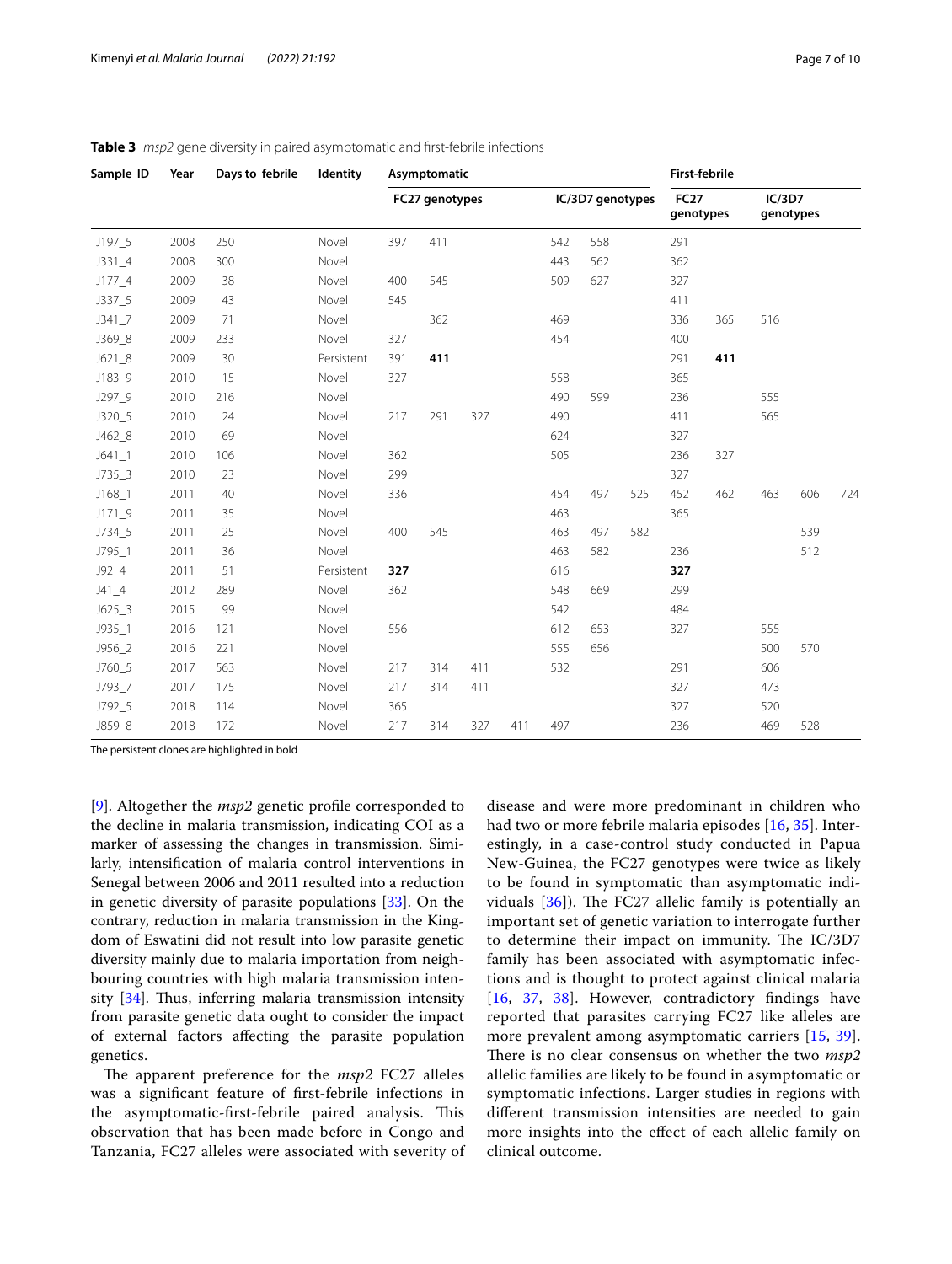The high COI and large proportion of polyclonal asymptomatic infections is a result of the frequent and repeated exposure to genetically distinct malaria parasites in endemic areas, as described in previous studies  $[40]$  $[40]$ . This leads to the development of partial immunity that results in a reduction in clinical symptoms and carriage of low-level parasitaemia  $[41, 42]$  $[41, 42]$  $[41, 42]$ . The paired samples revealed the rapid turnover of alleles between asymptomatic and frst-febrile infections, which is expected given ongoing malaria transmission in the study area. Asymptomatic *P. falciparum* infections can act as precursors to symptomatic malaria [\[43](#page-9-3)]. Genotyping of *msp2* has previously been used to assess whether the development of symptoms is due to persistence of an existing clone or due to infection with a new clone [\[44](#page-9-4)]. In this study, the febrile infections were characterized by more monoclonal infections, an overall lower COI and new alleles unobserved in the prior asymptomatic infection. The new alleles likely escape immune responses, rapidly increasing parasitaemia thereby causing massive tissue damage that manifests as symptoms. Similar fndings have been reported in other studies, implicating the lack of protective immune responses against the new clones [\[44–](#page-9-4)[47\]](#page-9-5). Although the study used the more sensitive capillary electrophoresis to determine fragment sizes, a strict inclusion criterion was used to defne true peaks during data analysis, which may have underestimated the fragment numbers impacting the estimation of COI. The presence of stutter peaks in the capillary electrophoresis data also presented technical challenges in the defnition of true peaks. Future studies should consider using more sensitive methods like targeted amplicon deep sequencing (TADS) to defne COI.

The high *msp2* genetic diversity maintained across the study period was expected as Kilif is a region of moderate to high malaria transmission. The 291 bp, 327 and 411 bp FC27 and 555 bp IC/3D7 fragment sizes were common in both asymptomatic and frst-febrile infections. Strikingly, some of these genotypes have been reported in other countries, such as Mali [[48](#page-9-6)], as the most common genotypes, suggesting that they can be selected as candidates for malaria vaccine development. However, identical fragment lengths may not always represent identical sequence lengths and sequencing is required for confrmation.

#### **Conclusions**

Malaria surveillance should also focus on asymptomatic infections, in addition to symptomatic infections, given the extensive genetic diversity and the impact they have on sustaining malaria transmission. Similar studies should be conducted to monitor the trends in

parasite genetic diversity to associate this with changes in malaria transmission.

#### **Abbreviations**

*msp2*: Merozoite surface protein 2; COI: Complexity of infections; bp: Base pairs; PCR: Polymerase chain reaction; He: Expected heterozygosity.

#### **Supplementary Information**

The online version contains supplementary material available at [https://doi.](https://doi.org/10.1186/s12936-022-04213-7) [org/10.1186/s12936-022-04213-7](https://doi.org/10.1186/s12936-022-04213-7).

<span id="page-7-0"></span>**Additional fle 1: Table S1.** Temporal changes in FC27 allele frequencies across asymptomatic and febrile infections in Kilif, Kenya from 2007 to 2018. n refers to the number of successfully genotyped individuals per year. m denotes the total number of genotypes per year.

<span id="page-7-1"></span>Additional file 2: Table S2. Temporal changes in IC/3D7 allele frequencies across asymptomatic and febrile infections in Kilif, Kenya from 2007 to 2018. n refers to the number of successfully genotyped individuals per year. m denotes the total number of genotypes per year.

#### **Acknowledgements**

The team acknowledges the study participants and sincerely appreciates to their parents.

#### **Author contributions**

KMK wrote the manuscript, generated and analysed the data, and interpreted the results. LIO-O conceptualized the work, interpreted results and wrote the manuscript. KW analysed data, interpreted results and wrote the manuscript. LM, ZL, VO and JN generated data. AA and GO were involved in the conceptualization of the work and reviewed the manuscript. PB was involved in the conceptualization of the work, interpreted the results and wrote the manuscript. All authors reviewed the fnal manuscript. All authors read and approved the fnal manuscript.

#### **Funding**

This work was supported through the DELTAS Africa Initiative (Grant No. DEL-15-003), an independent funding scheme of the African Academy of Sciences (AAS) Alliance for Accelerating Excellence in Science in Africa (AESA) and supported by the New Partnership for Africa's Development Planning and Coordinating Agency (NEPAD Agency) with funding from the Wellcome Trust and the UK government, DELGEME Grant 107740/Z/15/Z to support KK and IDeAL Grant No. 107769/Z/10/Z to support KW. The views expressed in this publication are those of the author(s) and not necessarily those of AAS, NEPAD Agency, Wellcome Trust or the UK government. There was also support from Wellcome Trust Intermediate Fellowships, Grant Numbers 107568/Z/15/Z and 209289/Z/17/Z awarded to LIO-O and AA, respectively.

#### **Availability of data and materials**

The datasets supporting the conclusion of this article are available in the Harvard Dataverse repository: [https://doi.org/10.7910/DVN/3UE1NB.](https://doi.org/10.7910/DVN/3UE1NB)

#### **Declarations**

#### **Ethical approval and consent to partcipate**

For this study was obtained from the ethics review committee of the Kenya Medical Research Institute under protocol number SERU 3149. Informed consent was obtained from parents/guardians of all study participants before sample collection.

#### **Consent for publication**

Not applicable.

#### **Competing interests**

The authors declare no competing interests.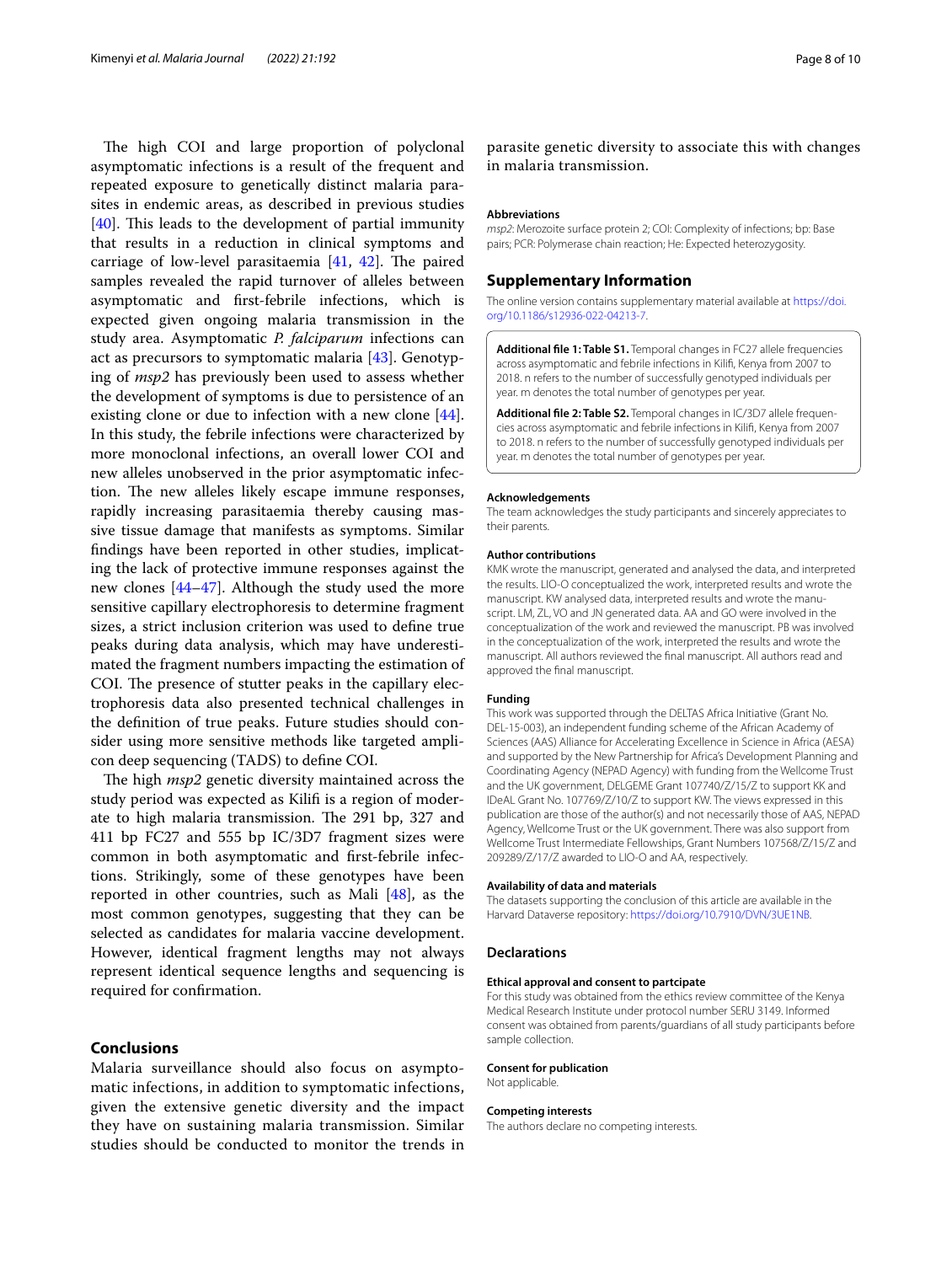#### **Author details**

<sup>1</sup> KEMRI-Wellcome Trust Research Programme, Kilifi, Kenya. <sup>2</sup> Department of Biochemistry, University of Nairobi, Nairobi, Kenya. <sup>3</sup>West Africa Centre for Cell Biology and Infectious Pathogen, Accra, Ghana. <sup>4</sup> Centre for Tropical Medicine and Global Health, Nuffield Department of Medicine, University of Oxford, Oxford, UK.

# Received: 30 November 2021 Accepted: 3 June 2022

#### **References**

- <span id="page-8-0"></span>1. Kenya National Bureau of Statistics. Kenya malaria indicator survey 2020. Kenya: Nairobi; 2020.
- <span id="page-8-1"></span>2. Phillips MA, Burrows JN, Manyando C, Van Huijsduijnen RH, Van Voorhis WC, Wells TNC. Malaria. Nat Rev Dis Prim. 2017;3:1–24.
- <span id="page-8-2"></span>3. Alonso PL, Brown G, Arevalo-Herrera M, Binka F, Chitnis C, Collins F, et al. A research agenda to underpin malaria eradication. PLoS Med Med. 2011;8:e1000406.
- <span id="page-8-3"></span>4. Babiker HA, Ranford-Cartwright LC, Currie D, Charlwood JD, Billingsley P, Teuscher T, et al. Random mating in a natural population of the malaria parasite *Plasmodium falciparum*. Parasitology. 1994;109:413.
- <span id="page-8-4"></span>5. Nkhoma SC, Trevino SG, Gorena KM, Nair S, Khoswe S, Jett C, et al. Co-transmission of related malaria parasite lineages shapes within-host parasite diversity. Cell Host Microbe. 2020;27:93-103.e4.
- <span id="page-8-5"></span>6. Apinjoh TO, Ouattara A, Titanji VPK, Djimde A, Amambua-Ngwa A. Genetic diversity and drug resistance surveillance of *Plasmodium falciparum* for malaria elimination: is there an ideal tool for resource-limited sub-Saharan Africa? Malar J. 2019;18:217.
- <span id="page-8-6"></span>7. Auburn S, Campino S, Miotto O, Djimde AA, Zongo I, Manske M, et al. Characterization of within-host *Plasmodium falciparum* diversity using next-generation sequence data. PLoS ONE. 2012;7:e32891.
- <span id="page-8-7"></span>8. Mobegi VA, Loua KM, Ahouidi AD, Satoguina J, Nwakanma DC, Amambua-Ngwa A, et al. Population genetic structure of *Plasmodium falciparum* across a region of diverse endemicity in West Africa. Malar J. 2012;11:223.
- <span id="page-8-8"></span>9. Huang B, Tuo F, Liang Y, Wu W, Wu G, Huang S, et al. Temporal changes in genetic diversity of msp-1, msp-2, and msp-3 in *Plasmodium falciparum* isolates from Grande Comore Island after introduction of ACT. Malar J. 2018;17:83.
- <span id="page-8-9"></span>10. Anderson TJC, Haubold B, Williams JT, Estrada-Franco JG, Richardson L, Mollinedo R, et al. Microsatellite markers reveal a spectrum of population structures in the malaria parasite *Plasmodium falciparum*. Mol Biol Evol. 2000;17:1467–82.
- <span id="page-8-10"></span>11. Owuso-Afyei S, Poku Asante K, Adjuik M, Adjei G, Awini E, Chandramohan D. Epidemiology of malaria in the forest-savanna transitional zone of Ghana. Malar J. 2009;8:220.
- <span id="page-8-11"></span>12. Takala S, Escalante A, Branch O, Kariuki S, Biswas S, Chaiyaroj S, et al. Genetic diversity in the Block 2 region of the merozoite surface protein 1 (MSP-1) of *Plasmodium falciparum*: additional complexity and selection and convergence in fragment size polymorphism. Infect Genet Evol. 2006;6:417–24.
- <span id="page-8-12"></span>13. Ferreira MU, Hartl DL. Plasmodium falciparum: worldwide sequence diversity and evolution of the malaria vaccine candidate merozoite surface protein-2 (MSP-2). Exp Parasitol. 2007;115:32–40.
- <span id="page-8-13"></span>14. Smythe JA, Coppel RL, Day KP, Martin RK, Oduola AMJ, Kemp DJ, et al. Structural diversity in the *Plasmodium falciparum* merozoite surface antigen 2. Proc Natl Acad Sci USA. 1991;88:1751–5.
- <span id="page-8-14"></span>15. Gnagne AP, Konate A, Bedia-Tanoh AV, Amiah-Droh M, Menan HIE, N'Guetta ASP, et al. Dynamics of *Plasmodium falciparum* genetic diversity among asymptomatic and symptomatic children in three epidemiological areas in Cote d'Ivoire. Pathog Glob Health. 2019;113:133–42.
- <span id="page-8-15"></span>16. Kidima W, Nkwengulila G. *Plasmodium falciparum* msp2 genotypes and multiplicity of infections among children under five years with uncomplicated malaria in Kibaha, Tanzania. J Parasitol Res. 2015;2015:721201.
- <span id="page-8-16"></span>17. Lindblade K, Steinhardt L, Samuels A, Kachur SP, Slutsker L. The silent threat: asymptomatic parasitemia and malaria transmission. Expert Rev Anti Infect Ther. 2013;11:623–39.
- <span id="page-8-17"></span>18. Bull PC, Marsh K. The role of antibodies to *Plasmodium falciparum*infected-erythrocyte surface antigens in naturally acquired immunity to malaria. Trends Microbiol. 2002;10:55–8.
- <span id="page-8-18"></span>19. Rono J, Osier FHA, Olsson D, Montgomery S, Mhoja L, Rooth I, et al. Breadth of anti-merozoite antibody responses is associated with the genetic diversity of asymptomatic *Plasmodium falciparum* infections and protection against clinical malaria. Clin Infect Dis. 2013;57:1409–16.
- <span id="page-8-19"></span>20. Wamae K, Wambua J, Nyangweso G, Mwambingu G, Osier F, Ndung'u F, et al. Transmission and age impact the risk of developing febrile malaria in children with asymptomatic *Plasmodium falciparum* parasitemia. J Infect Dis. 2018;219:936–44.
- <span id="page-8-20"></span>21. Kimenyi KM, Wamae K, Ochola-Oyier LI. Understanding *P. falciparum* asymptomatic infections: a proposition for a transcriptomic approach. Front Immunol. 2019;10:2398.
- <span id="page-8-21"></span>22. Mwangi TW, Ross A, Snow RW, Marsh K. Case defnitions of clinical malaria under diferent transmission conditions in Kilif District, Kenya. J Infect Dis. 2005;191:1932–9.
- <span id="page-8-22"></span>23. Liljander A, Wiklund L, Falk N, Kweku M, Martensson A, Felger I, et al. Optimization and validation of multi-coloured capillary electrophoresis for genotyping of *Plasmodium falciparum* merozoite surface proteins (msp1 and 2). Malar J. 2009;8:78.
- <span id="page-8-23"></span>24. Falk N, Maire N, Sama W, Owusu-Agyei S, Smith T, Beck HP, et al. Comparison of PCR-RFLP and genescan-based genotyping for analyzing infection dynamics of *Plasmodium falciparum*. Am J Trop Med Hyg. 2006;74:944–50.
- <span id="page-8-24"></span>25. Pohlert T. Non-parametric trend tests and change-point detection. R package version 1.1.4. 2020.
- <span id="page-8-25"></span>26. R Core Team. R: a language and environment for statistical computing. Vienna, Austria; 2020.
- <span id="page-8-26"></span>27. Wickham H. ggplot2: elegant graphics for data analysis. New York: Springer; 2016.
- <span id="page-8-27"></span>28. Kassambara A. ggpubr: "ggplot2" based publication ready plots. R package version 0.4.0; 2020.
- <span id="page-8-28"></span>29. Nei M. Estimation of average heterozygosity and genetic distance from a small number of individuals. Genetics. 1978;89:583–90.
- <span id="page-8-29"></span>30. Mogeni P, Williams TN, Fegan G, Nyundo C, Bauni E, Mwai K, et al. Age, spatial, and temporal variations in hospital admissions with malaria in Kilif County, Kenya: a 25-year longitudinal observational study. PLoS Med. 2016;13:e1002047.
- <span id="page-8-30"></span>31. Njuguna P, Maitland K, Nyaguara A, Mwanga D, Mogeni P, Mturi N, et al. Observational study: 27 years of severe malaria surveillance in Kilif, Kenya. BMC Med. 2019;17:124.
- <span id="page-8-31"></span>32. Bejon P, Turner L, Lavstsen T, Cham G, Olotu A, Drakeley CJ, et al. Serological evidence of discrete spatial clusters of *Plasmodium falciparum* parasites. PLoS ONE. 2011;6:e21711.
- <span id="page-8-32"></span>33. Daniels R, Chang HH, Séne PD, Park DC, Neafsey DE, Schafner SF, et al. Genetic surveillance detects both clonal and epidemic transmission of malaria following enhanced intervention in Senegal. PLoS ONE. 2013;8:e60780.
- <span id="page-8-33"></span>34. Roh ME, Tessema SK, Murphy M, Nhlabathi N, Mkhonta N, Vilakati S, et al. High genetic diversity of *Plasmodium falciparum* in the low-transmission setting of the Kingdom of Eswatini. J Infect Dis. 2019;220:1346–54.
- <span id="page-8-34"></span>35. Ibara-Okabande R, Koukouikila-Koussounda F, Ndounga M, Vouvoungui J, Malonga V, Casimiro PN, et al. Reduction of multiplicity of infections but no change in msp2 genetic diversity in *Plasmodium falciparum* isolates from Congolese children after introduction of artemisinin-combination therapy. Malar J. 2012;11:410.
- <span id="page-8-35"></span>36. Engelbrecht F, Felger I, Genton B, Alpers M, Beck FP. *Plasmodium falciparum*: malaria morbidity is associated with specifc merozoite surface antigen 2 genotypes. Exp Parasitol. 1995;81:90–6.
- <span id="page-8-36"></span>37. Abukari Z, Okonu R, Nyarko SB, Lo AC, Dieng CC, Salifu SP, et al. The diversity, multiplicity of infection and population structure of *P. falciparum* parasites circulating in asymptomatic carriers living in high and low malaria transmission settings of Ghana. Genes (Basel). 2019;10:434.
- <span id="page-8-37"></span>38. Botwe AK, Asante KP, Adjei G, Assafuah S, Dosoo D, Owusu-Agyei S. Dynamics in multiplicity of *Plasmodium falciparum* infection among children with asymptomatic malaria in central Ghana. BMC Genet. 2017;18:67.
- <span id="page-8-38"></span>39. Amodu OK, Oyedeji SI, Ntoumi F, Orimadegun AE, Gbadegesin RA, Olumese PE, et al. Complexity of the *msp2* locus and the severity of childhood malaria, in south-western Nigeria. Ann Trop Med Parasitol. 2008;102:95–102.